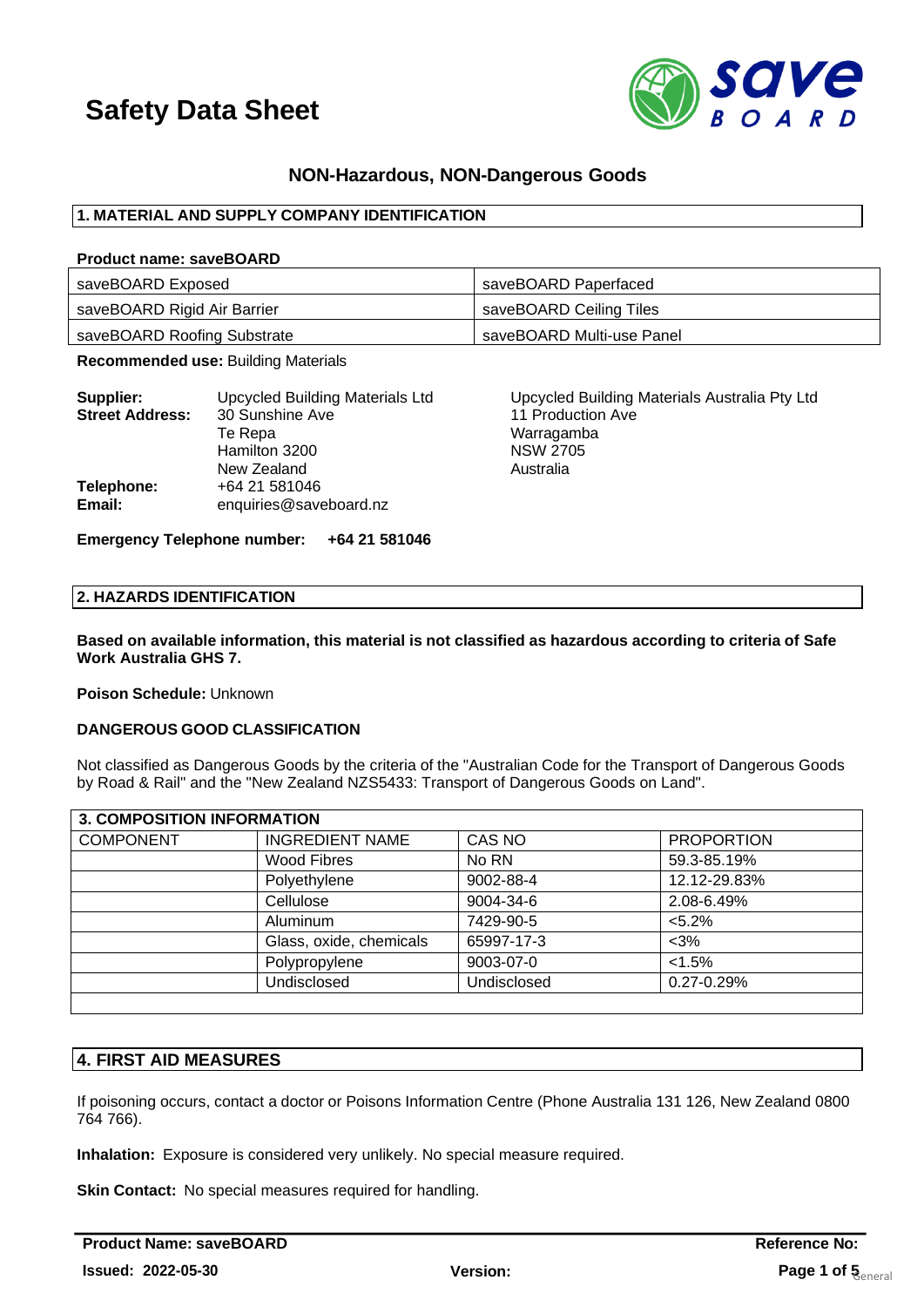

**Eye contact:** Hazard related to dust released by sawing, cutting, sanding, trimming or other finishing operations. If this product comes into contact with eyes wash out immediately with water. If irritation continues, seek medical attention.

**Ingestion:** If ingested, do not induce vomiting and immediately seek medical advice.

**Notes to physician:** Treat symptomatically.

## **5. FIRE FIGHTING MEASURES**

**Hazchem Code:** Not applicable.

**Suitable extinguishing media:** If material is involved in a fire use water fog (or if unavailable fine water spray), alcohol resistant foam, standard foam, dry agent (carbon dioxide, dry chemical powder).

**Fire Fighting:** Alert Fire Brigade and tell them location and nature of hazard. Use water delivered as a fine spray to control the fire and cool adjacent area.

**Fire and Explosion:** saveBOARD products are a Material Group 3 product, same as plywood, MDF, particle board unless they have had fire retardants added during manufacture. Not an explosion risk. Combustible and will support combustion.

**Advice for Firefighters**: Evacuate area and contact emergency services. Toxic gases may be evolved in a fire situation. Remain upwind and notify those downward of hazard.

## **6. ACCIDENTAL RELEASE MEASURES**

### **SMALL SPILLS**

Pick up with suitable equipment including PPE.

### **LARGE SPILLS**

Pick up witih suitable equipment including PPE. Bundle up to secure in a safe way.

### **Dangerous Goods - Initial Emergency Response Guide No:** Not applicable

### **7. HANDLING AND STORAGE**

**Handling:** Always use gloves when handling products. Keep gloves and contaminated clothes and all PPE away from eating. Wash hands after handling materials before eating in eating area.

**Storage:** Store in a cool, dry, well-ventilated place and out of direct sunlight. Store away from foodstuffs. Store away from incompatible materials described in Section 10. Store away from sources of heat and/or ignition.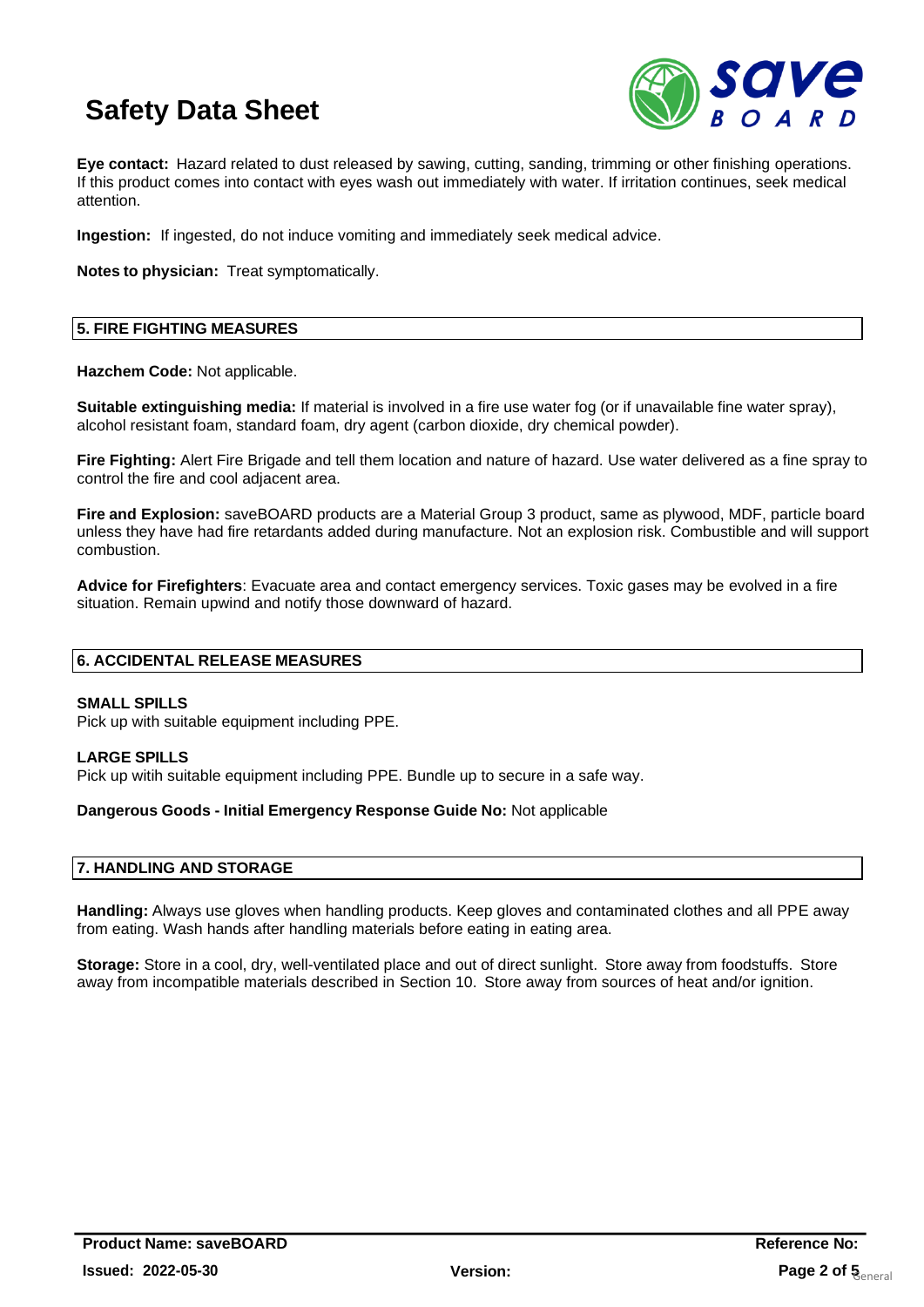

## **8. EXPOSURE CONTROLS / PERSONAL PROTECTION**

**National occupational exposure limits:** No value assigned for this specific material by Safe Work Australia.

**Biological Limit Values:** As per the "National Model Regulations for the Control of Workplace Hazardous Substances (Safe Work Australia)" the ingredients in this material do not have a Biological Limit Allocated.

**Engineering Measures:** Natural ventilation should be adequate under normal use conditions.

**Personal Protection Equipment:** GLOVES, APRON, SAFETY GLASSES.

Personal protective equipment (PPE) must be suitable for the nature of the work and any hazard associated with the work as identified by the risk assessment conducted.

Wear gloves, apron, safety glasses. Available information suggests that gloves made from nitrile rubber should be suitable for intermittent contact. However, due to variations in glove construction and local conditions, the user should make a final assessment. Always wash hands before smoking, eating, drinking or using the toilet. Wash contaminated clothing and other protective equipment before storing or re-using.

**Hygiene measures:** Keep away from food, drink and animal feeding stuffs. When using do not eat, drink or smoke. Wash hands prior to eating, drinking or smoking. Avoid contact with clothing. Avoid eye contact and repeated or prolonged skin contact. Avoid inhalation of dust. Ensure that eyewash stations and safety showers are close to the workstation location.

## **9. PHYSICAL AND CHEMICAL PROPERTIES**

**Composition:** Wood fibres, polyethylene, cellulose, aluminum, glad oxide, polypropylene.

**Odour:** No Odour **pH:** 7.4 (pH7 being neutral) **Boiling Point:** N/A **Melting Point:** 200°C **Max.** Recommended Service Temp: 80°C **Vapour Pressure:** N/A **Density:** 700-900 kg/m3 depending on product **Flash Point:** N/A **Explosive Limits:** N/A **Solubility in Water:** Not Soluble **Moisture Absorption:** Less than 5% by weight **Volatiles:** Nil **Corrosiveness:** Non-corrosive

saveBOARD products are considered as low-emitting product. saveBOARD building products have been tested for VOC and formaldehyde emissions according to ASTM D5116-2017, 7-day emission data with the following results:

Total Volatile Organic Compound Rate = 0.004 mg/m2/hr (Green Star Interior limit ≤0.500 mg/m2/hr)

Formaldehyde Emission Rate: 0.005 mg/m2/hr (Green Star Interior limit ≤0.100 mg/m2/hr)

The measured VOC and formaldehyde emissions meet the threshold limits set under applicable green building standards and regulations.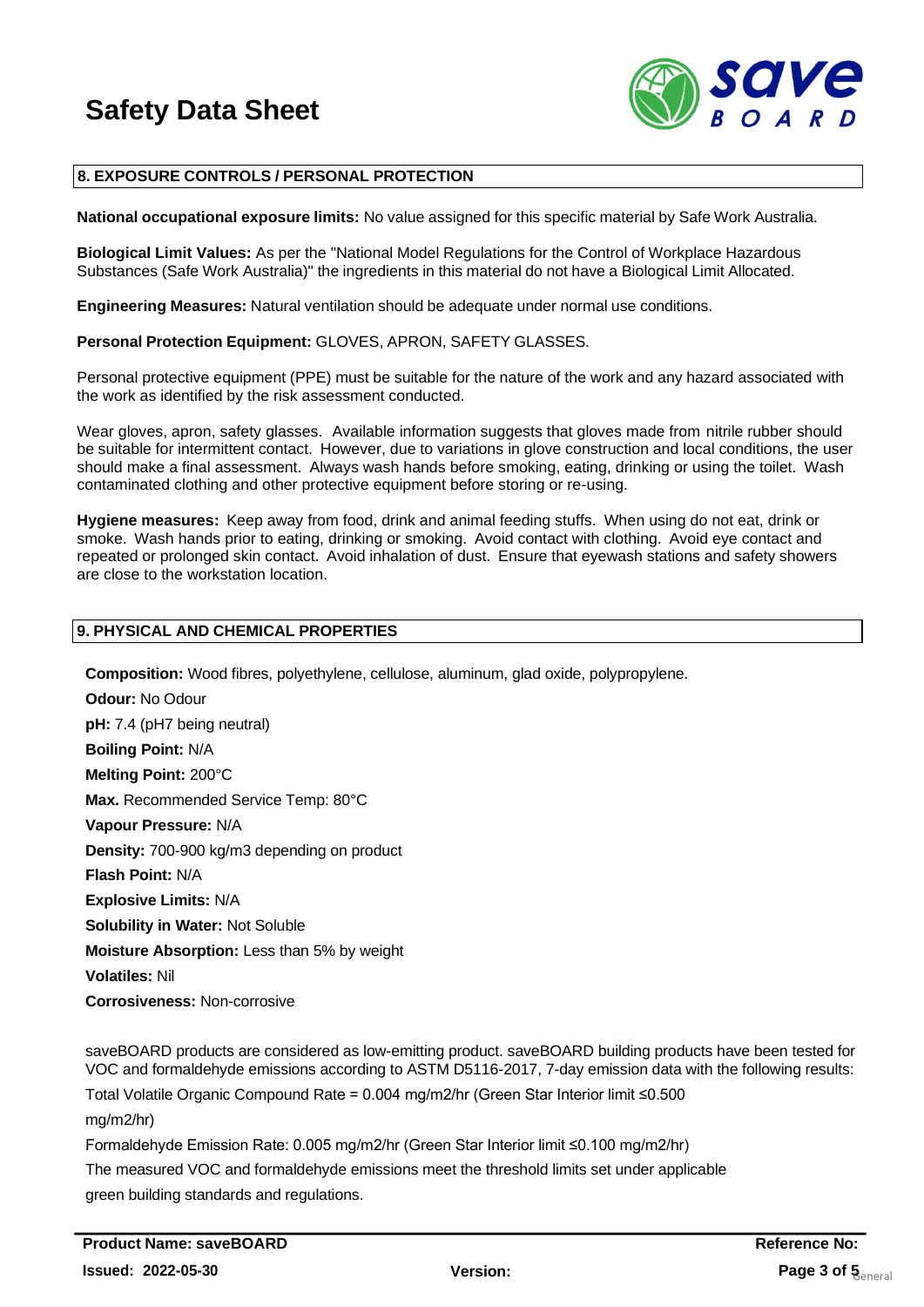

## **10. STABILITY AND REACTIVITY**

saveBOARD building products are chemically stable, Hazardous reactions will not occur under normal conditions of use and storage. Avoid contact with strong acids, strong bases, or oxidizing agents.

### **11. TOXICOLOGICAL INFORMATION**

No adverse health effects expected if the product is handled in accordance with this Safety Data Sheet and the product label. Symptoms or effects that may arise if the product is mishandled and overexposure occurs are:

#### **Potential Health Effects**

Swallowed

- Not normally a hazard due to physical form of product.
- Considered an unlikely route of entry in commercial/industrial environments.
- Ingestion of sawdust may cause nausea, abdominal pain, vomiting or diarrhoea.

Eye

The dust may produce eye discomfort causing smarting, pain and redness.

**Skin** 

The dust is discomforting and mildy abrasive to the skin and may cause drying of the skin, which may lead to contact dermatitis.

Inhaled

- Not normally a hazard due to physical form of product.
- Generated dust may be discomforting

Toxicity and Irritation

• The measured VOC and formaldehyde emissions meet the threshold limits set under applicable green building standards and regulations

### **12. ECOLOGICAL INFORMATION**

#### **Microplastics Information:**

Avoid contaminating waterways. Microplastics can be generated by any plastic component during wear or breakdown. Most micro plastics in the world are generated by car tyres, synthetic clothes, city dust and road markings. Like any material containing plastic (including saveBOARD), they should be replaced at signs of wear. As with saveBOARD, if they are showing signs of wear they should be removed and returned to saveBOARD for reprocessing into new boards. When cutting saveBOARD products, the saw dust should be collected and disposed responsibly preventing it entering the open environment as dust particles

### **Environmental Information:**

saveBOARD building products are manufactured using 100% recycled composite packaging using a minimum of 95% post-consumer / industrial recycled content (i.e. used beverage cartons, soft plastics and mixed fibre). saveBOARD products are also Decalre certified to be Red-List Free and can be used in Living Building Challenge projects.

## **13. DISPOSAL CONSIDERATIONS**

saveBOARD building products are 100% recyclable (by saveBOARD) at the end of life. Any recovered products (off cuts or end of life) will be shredded and remanufactured into new saveBOARD products providing a circular economy solution for our products.